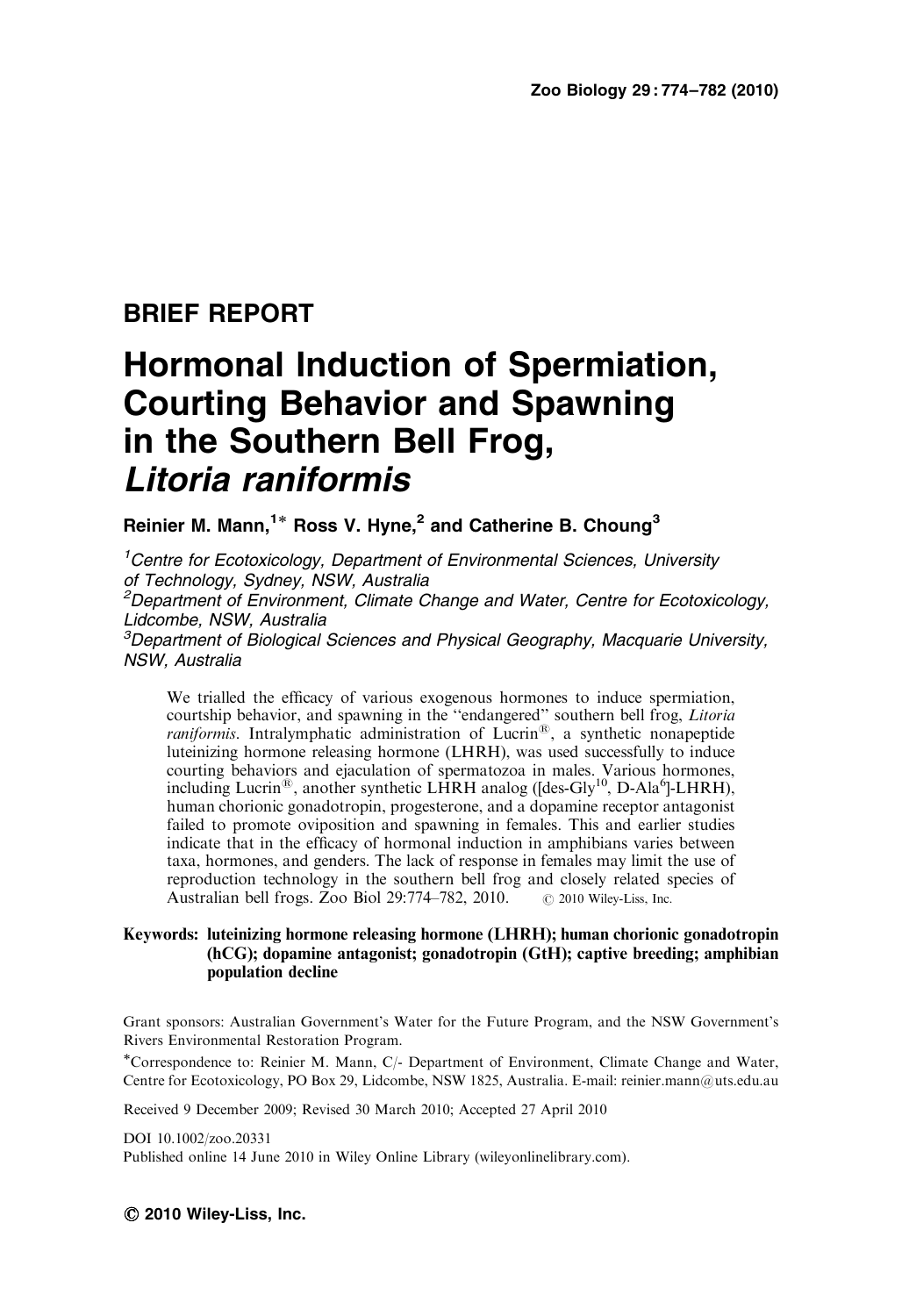#### INTRODUCTION

Of the 6,285 species of amphibians listed in the IUCN redlist, 1,895 species (30%) are endangered or threatened with extinction [www.iucnredlist.org, 2009]. In response to this crisis in amphibian biodiversity, the amphibian conservation action plan [Gascon et al., 2007] recommended captive breeding and genetic resource banking for threatened species. Several zoos in Australia, including Taronga Zoo in Sydney [McFadden et al., 2008], Perth Zoo in Western Australia, and the Amphibian Research Centre in Victoria, have embarked on breeding programs to aid the recovery and reintroduction of endangered frogs into the wild.

However, despite the large amount of information known regarding a few laboratory species, such as the African clawed frog (*Xenopus laevis*), the reproductive biology of the majority of amphibian species remains poorly understood. Amphibians have the highest diversity in reproductive strategies of all terrestrial vertebrates. This high diversity in reproductive strategies dictates a similar diversity in the physiological control of reproduction, including hormonal control of sexual behavior, spermiation, spawning, and oviposition [Michael et al., 2004].

One of the more remarkable characteristics of amphibians is the change of ovarian cyclicity in correlation with variation in environmental or seasonal conditions, especially the seasonal climatic cycle of temperature and rainfall [Sretarugsa et al., 2001]. In tropical countries, where there is a pronounced wet and dry seasons, the breeding and nonbreeding periods are clearly separated [Sretarugsa et al., 2001]. In temperate regions, amphibians may reproduce throughout the year with ovulation triggered through environmental factors, such as the nutritional state, temperature, and rainfall [Jørgensen, 1982]. In other anurans, a period of hibernation can be essential for ovulation [Tchou and Wang, 1963].

Follicular development and ovulation in female frogs, spermatogenesis and spermiation in male frogs, and ultimately, spawning events are under neuroendocrine control (Fig. 1). However, when maintained in captivity, many anuran species fail to spawn. Some of these failures may be a consequence of poor general husbandry or, more specifically, because the necessary environmental cues to stimulate breeding cannot be replicated.

Several reproductive hormones have been demonstrated to induce ovulation and spermiation in anuran species, acting either at the level of the pituitary or directly upon the gonads. Gonadotropin releasing hormones (GnRH), also called luteinizing hormone releasing hormone (LHRH), is the hypothalamic hormone controlling vertebrate reproductive physiology. Following the identification of the decapeptide amino acid sequence of porcine GnRH [Schally et al., 1971] and the realization that the structure was conserved across all mammals, interest then focused on developing modifications to the sequence to produce greater potency and increased resistance to degradation.

Intraperitoneal or intralymphatic administration of LHRH analogs has been used to successfully induce ovulation and spermiation in some anurans [Browne et al., 2006a,b; Mann and Bidwell, 2001; McCreery and Licht, 1983; Michael et al., 2004; Sotowska-Brochocka, 1988; Waggener and Carroll, 1998], and they seem to function by stimulating secretion of endogenous GtH from the pituitary [McCreery and Licht, 1983; Obringer et al., 2000; Sotowska-Brochocka, 1988]. Release of gonadotropic hormones from the pituitary is also under dopaminergic influence. Dopaminergic projections of hypothalamic origin [Sébert et al., 2008] inhibit release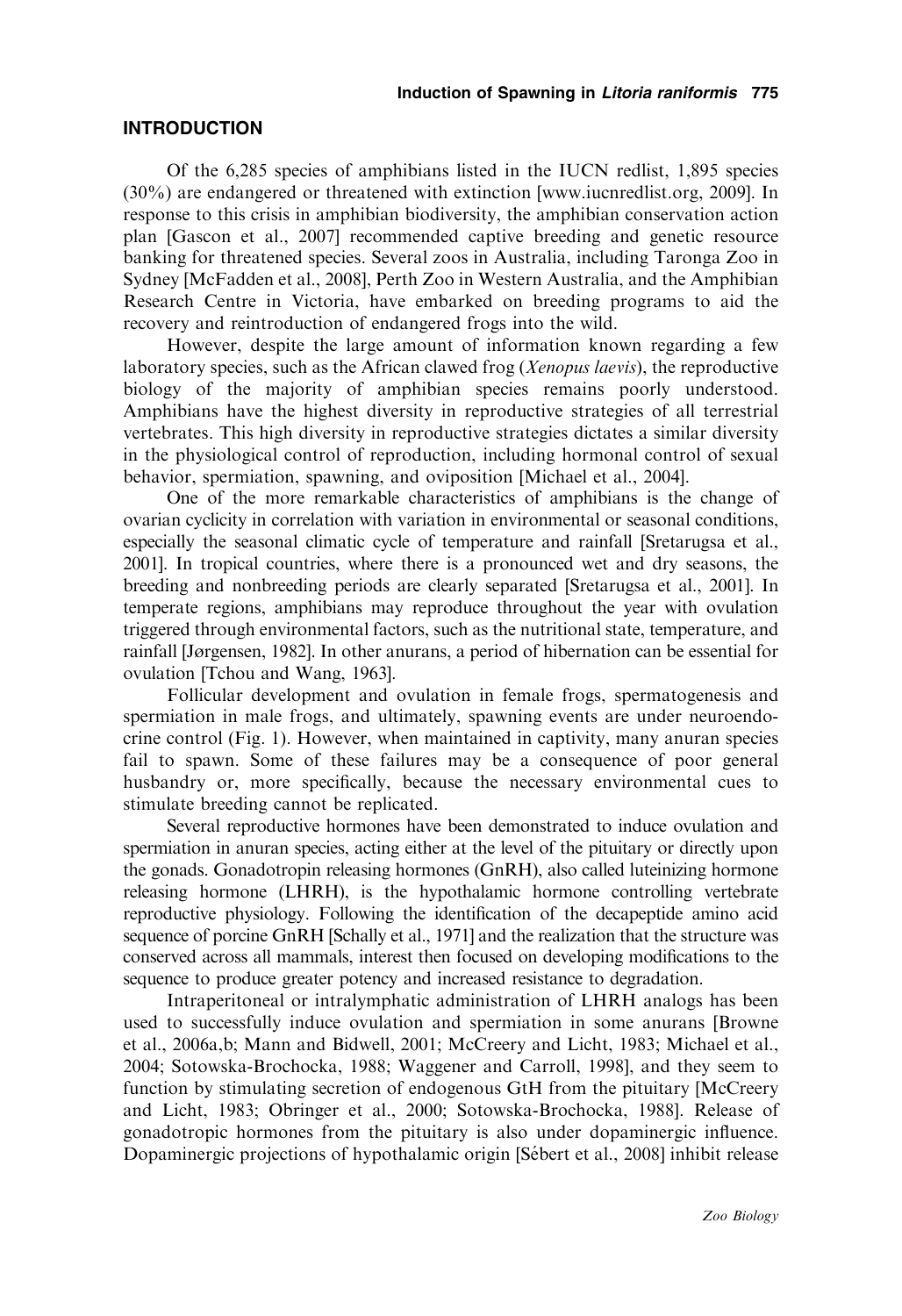

Fig. 1. Neuroendocrine factors that control gametogenesis and some of the compounds that have been used to induce ovulation (and spermiation) and spawning in frogs. DA, dopamine; GnRH, gonadotropin releasing hormone; GtH, gonadotropic hormones; LHRHa, luteinizing hormone releasing hormone analog.

of GtH from the pituitary. In fish, blockade of D2 dopamine receptors or disruption of dopaminergic nerves can increase GtH production [Chang et al., 1984; Osornio et al., 2004], and the administration of exogenous GnRH in combination with a D2 antagonists (e.g. pimozide, domperidone, or metoclopramide) has become routine for the purpose of inducing ovulation in fish [Zohar and Mylonas, 2001]. Similar physiology is evident in frogs [Minucci et al., 1993; Sotowska-Brochocka, 1988] and the D2 receptor antagonist pimozide in combination with non-species-specific [des-Gly<sup>10</sup>, D-Ala<sup>6</sup>] LHRH (LHRHa; Sigma L4513) has been successfully used to induce spawning in Bufo fowleri [Browne et al., 2006a].

Administration of hormones that act directly on the gonads has also been used to successfully induce spawning in some anurans. Human chorionic gonadotropin  $(hCG)$  has been used to induce spermiation in B. marinus and Australian hylids (*Litoria chloris* and *L. aurea*) [Clulow et al., 1999]. In *X. laevis*, hCG is routinely used to induce ovulation, spermiation, and spawning behaviors [e.g. ASTM, 2004]. However, Xenopus seems to be unusual in this aspect because it is one of a minority of anuran species that respond to hCG. Progesterone also is involved in the final oocyte maturation. Late-stage follicles secrete large quantities of progesterone [Fortune, 1983; Medina et al., 2004]. Administration of progesterone has also been used to improve LHRHa-induced spawning in B. fowler [Browne et al., 2006a].

This study examines the feasibility of the use of hormones to promote spermiation, courtship behaviors, and spawning in southern bell frogs  $(L.$  *raniformis*, Keferstein), a species that normally breeds with the onset of spring rains [Pyke, 2002]. Historically, the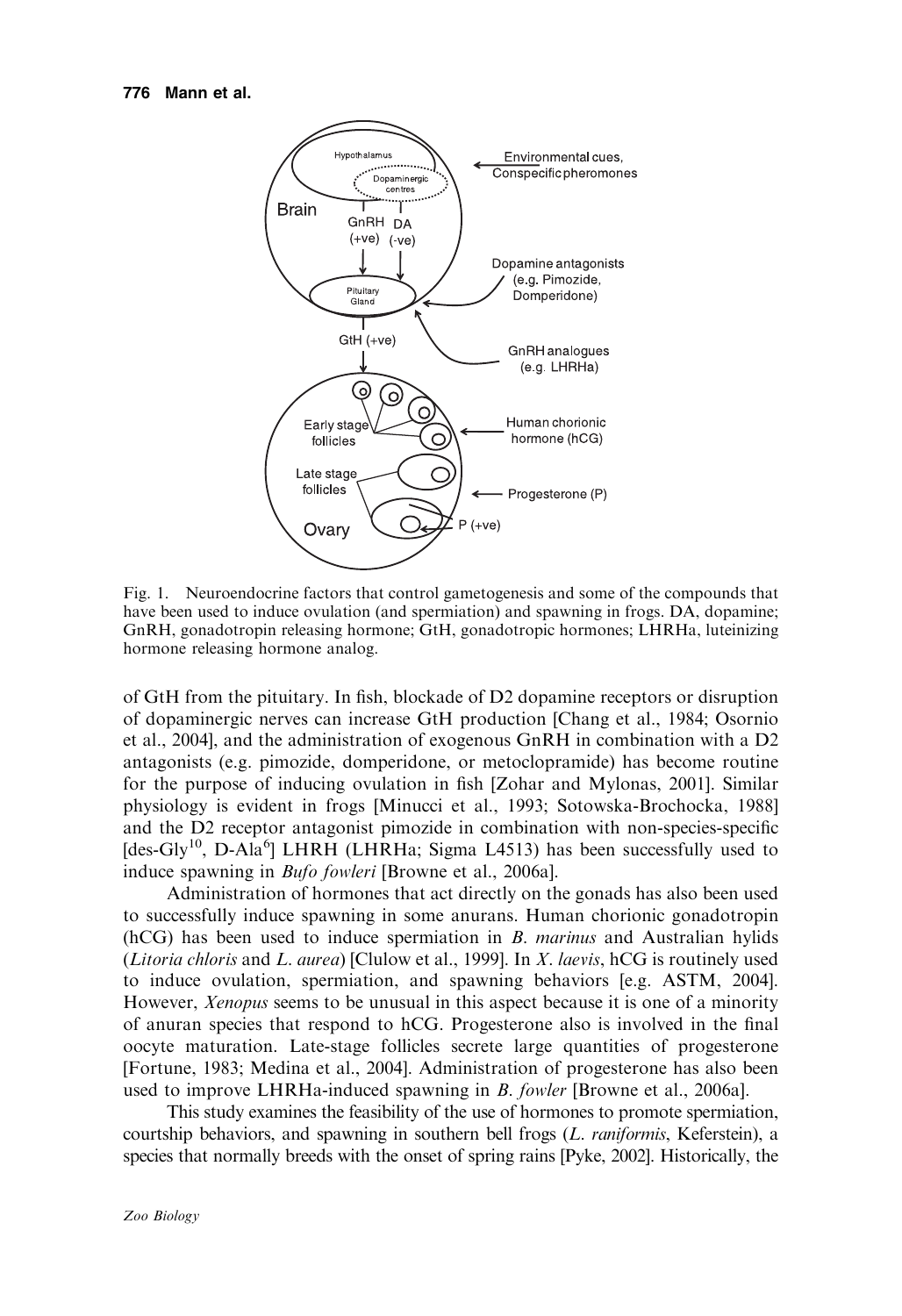#### Induction of Spawning in Litoria raniformis 777

southern bell frog was a widespread and locally abundant species occurring throughout southern New South Wales (NSW) and Victoria on mainland Australia and southern islands including King Island, Flinders Island, and northern and eastern Tasmania. However, more recently, local extinctions have reduced numbers in the South Eastern Highlands and the western slopes of NSW, the ACT, central Victoria and parts of Tasmania and South Australia [DEC, 2005; Mahoney, 1999; Osborne et al., 1996; Pyke, 2002; Sadlier and Pressey, 1994; Wassens, 2008]. The species is now listed as endangered in all Australian states [DEC, 2005; DSE, 2003; Heard et al., 2008; Schultz, 2008].

#### **METHODS**

A small colony of L. raniformis was maintained at the DECCW laboratory in Sydney, Australia. The frogs included several adults (Wild, 2–4 years old), captured in the Riverina region of NSW between early 2006 and late 2007, and several younger animals (domestic), reared from tadpoles of Victorian origin obtained from the Melbourne Museum in January 2006.

Adult L. raniformis were collected and maintained under permit S11480 issued by the NSW National Parks and Wildlife Service Permit. All pharmacological procedures, described here, were conducted within the auspices of the Department of Environment, Climate Change & Water (DECCW) Animal Care and Ethics Animal Research Authority project approvals 070618/04 and 080331/05.

#### General Husbandry

All frogs were maintained in either temperature-controlled rooms or incubators at the following temperatures: summer at  $23-26^{\circ}\text{C}$ , autumn at  $16^{\circ}\text{C}$ , winter at  $10-13^{\circ}\text{C}$  with no feeding, and spring at 16°C. The frogs were housed in glass aquaria ( $60 \times 30$  cm) with chlorine-free water to a depth of 10 cm. The tanks were furnished with rock platforms, artificial weeds, and a recirculating water filtration system. The frogs were exposed to a UV-A light source for basking for a 3–8 hr period each day, depending on the season. Densities of these frogs did not exceed two adults or four juveniles per tank, and males were maintained separate from females. All frogs were monitored and fed three to five times per week, using live crickets with higher frequencies of feeding with the addition of mealworms before and during breeding trials. All food items were coated with a calcium (CaHPO4) and multivitamin powder (Repti-vite, Aristopet Pty Ltd, Australia).

Breeding trials were performed in a separate temperature-controlled room in a larger aquaria ( $140 \times 40$  cm) that were similarly furnished. One end of these tanks was modified to provide a terrestrial zone with peat moss substrate, vegetation, and rocks. UV-A lighting was provided above the terrestrial zone. At the commencement of trials, males and females were introduced to the breeding tanks. This also coincided with various environmental changes; the breeding tanks were ''flooded'' with fresh chlorinefree water; the temperature was increased to at least  $26^{\circ}$ C; duration of UV-A lighting was increased from 6 to 8 hr; and the water filtration outlet was adjusted to simulate rain over the tanks. Hormones, if used, were administered just before introductions.

#### Description of the Hormone Administration Protocol

The hormones used in breeding trials are listed in Table 1. All hormones, with the exception of progesterone and Ovaprim<sup>®</sup>, were either formulated or diluted in sterile deionized water to an extent that ensured only low volumes were administered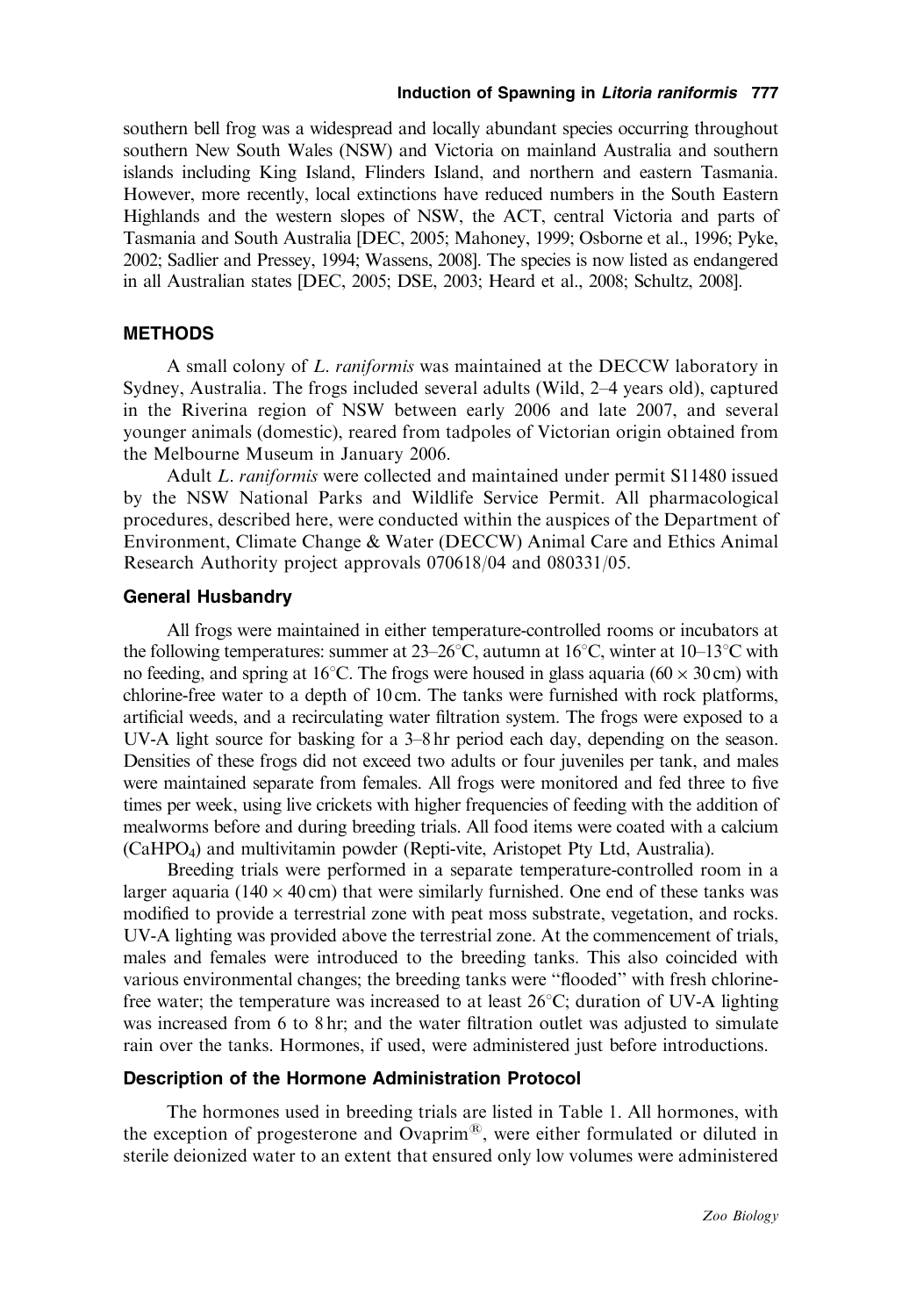| reparation             | Source                         | Compound                                                                               | concentration<br>Working             | Diluent                                                      |
|------------------------|--------------------------------|----------------------------------------------------------------------------------------|--------------------------------------|--------------------------------------------------------------|
| Jucrin <sup>®</sup>    | Abbott, Australasia            | Leuprorelin oxo-Pro-<br>[d-Leu]-Leu-Arg-<br>His-Trp-Ser-Tyr-<br>Pro-NHEt               | $200 \,\mathrm{\mu g/mol}$           | filtration) Milli-Q <sup>®</sup><br>Sterile (0.2 µm<br>water |
| <b>HRHa</b>            | Sigma L4513                    | [des-Gly10, d-Ala6]-<br>LHRH pGlu-His-<br>[d-Ala]-Leu-Arg-<br>Trp-Ser-Tyr-<br>Pro-NHEt | $1 \,\mathrm{mg/ml}$                 | filtration) Milli-Q <sup>®</sup><br>Sterile (0.2 µm<br>water |
| $\frac{1}{2}$          | Syndel Laboratories,<br>Canada | Salmon GnRH analog,<br>domperidone                                                     | $20 \,\mu\text{g/ml},$<br>$10$ mg/ml | No dilution—supplied<br>in propylene glycol                  |
| $rac{\text{argny}}{2}$ | Organon (Australia)<br>Pty Ltd | Human chorionic<br>gonadotropin<br>(hCG)                                               | $3,000$ IU/ml                        | Sterile saline                                               |
| rogesterone            | Sigma P8783                    | Synthetic progesterone                                                                 | $10 \,\mathrm{mg/ml}$                | filtration) 20%<br>cyclodextrin<br>Sterile (0.2 µm           |
|                        |                                |                                                                                        |                                      |                                                              |

TABLE 1. Compounds Used in Hormone Induction Trials TABLE 1. Compounds Used in Hormone Induction Trials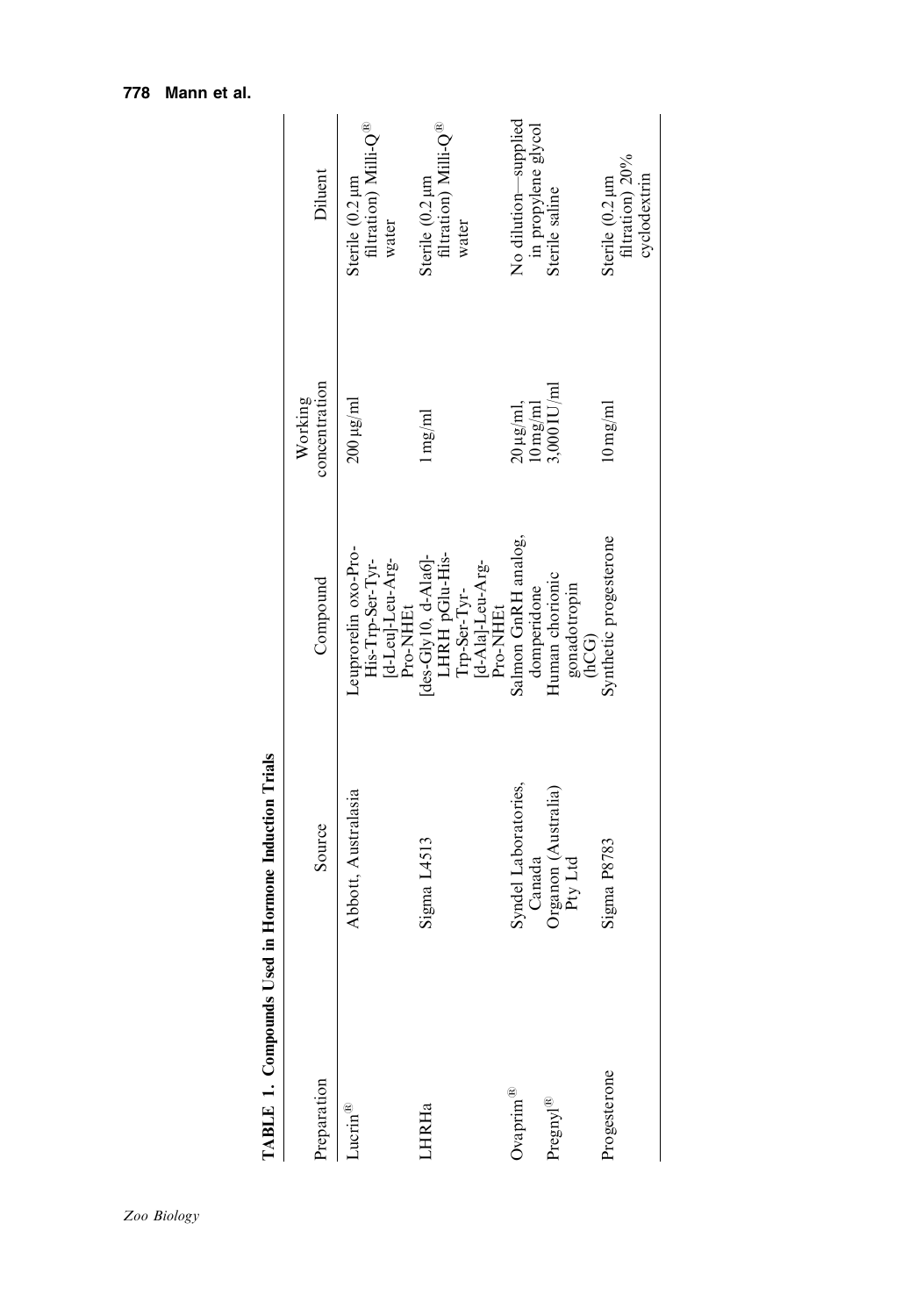$\epsilon$  (<200 µl). Because progesterone has low solubility in water, it was dissolved in 20% cyclodextrin [Yaksh et al., 1991]. Ovaprim $^{\circledR}$  was used without dilution. All hormones were administered as injections into the dorsal subcutaneous lymph sinus using 0.5 ml/29 guage insulin syringes. Early trials indicated that a dose of  $20 \mu$ g of the synthetic LHRH, leuprorelin (Lucrin<sup>®</sup>), induced calling behavior and spermiation in male frogs. These frogs also attempted to enter amplexus with female frogs. In all trials described here, males were administered Lucrine<sup>®</sup> at this same dose. Females received between zero and three doses of hormone, which included one or two priming doses to stimulate (or prime) the final maturation of oocytes, and an ovulatory dose 48–96 hr later (Table 2).

#### RESULTS AND DISCUSSION

All attempts to induce reproduction in wild-caught adult L. raniformis failed. The only individuals that bred within our laboratories were those that were reared in the laboratory from tadpoles. These animals were originally obtained as the progeny of animals maintained for the purpose of public display at the Melbourne Museum in Victoria. It seems likely that wild-caught animals become imprinted with environmental cues in their location of origin, which we were not able to replicate in the laboratory. Therefore, future attempts at captive breeding may need to rely on captive-bred brood stock. Following the death of one of our wild-caught adults, a pathology report found evidence of myxozoan parasites. At the end of the trials, all remaining wild-caught adults were found to be similarly infected. It remains unclear if the parasite was associated with their failure to breed.

After 2.5 years of growth, all laboratory-reared females produced eggs. All these eggs were produced shortly after a 4-month overwintering period. Two spontaneous matings resulted in fertile eggs (Table 2). In the following year (2009), after an overwintering period of 2 months, these females (now 3.5 years old) failed to breed or even produce infertile eggs, despite the fact that all were heavily gravid with ova. It is unclear if the shortened overwintering period was related to the absence of breeding. There are data indicating that a cold hibernation period is necessary for the maturation of oocytes in *B. asiaticus* [Tchou and Wang, 1963; also see Roth et al., 2009].

Administration of exogenous hormones produced gender-dependant results. Administration of Lucrin<sup>®</sup> in male frogs did result in an increase in male calling and attempts by males to enter amplexus with females and increased spermiation (approximately  $0.85 \times 10^6$  spermatozoa per milliliter). Male frogs of other species were also reported to respond well to synthetic LHRH [Obringer et al., 2000; Waggener and Carroll, 1998], resulting in increased ejaculation of spermatozoa. In this study, various hormonal treatments failed to result in ovulation in females, and this is consistent with results obtained in the closely related species, L. moorei and L. aurea [Browne et al., 2008]. The lack of response in females may limit the use of hormonal induction as a conservation tool in Australian bell frogs (L. castanea, L. raniformis, L. aurea, L. moorei). LHRHa (Sigma L4513) has previously been effective for the induction of spawning in  $B$ . *marinus* following administration to both males and females [Mann and Bidwell, 2001] and effective in promoting ovulation in B. fowleri [Browne et al., 2006b] and Eleutherodactylus coqui [Michael et al., 2004]. Administration of hCG, which is universally used for induction of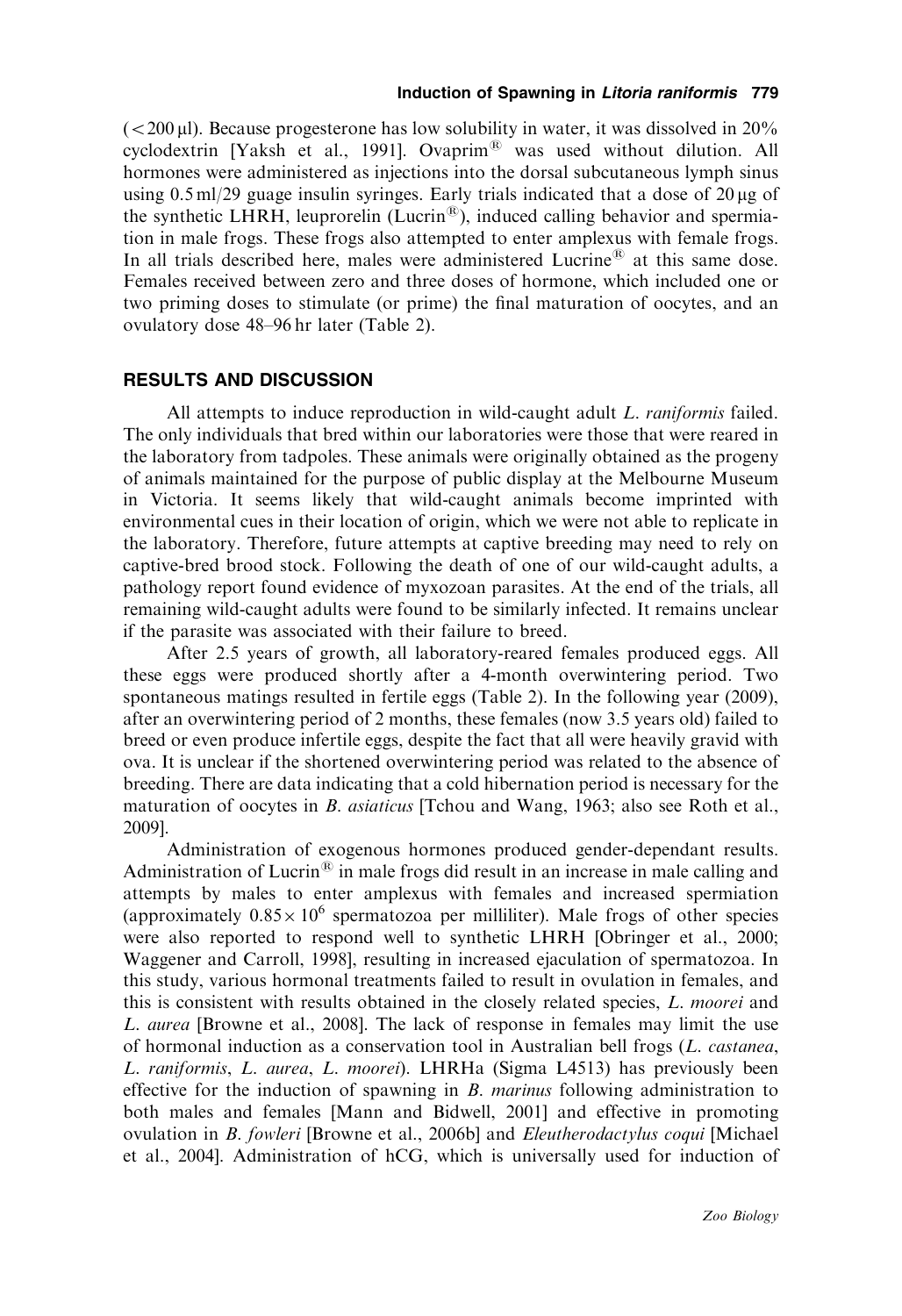| Trial           | Number of males                                                    | Number of females                                     | Priming dose                                                                                                                      | Ovulating dose                                                                                                             | Response in females |
|-----------------|--------------------------------------------------------------------|-------------------------------------------------------|-----------------------------------------------------------------------------------------------------------------------------------|----------------------------------------------------------------------------------------------------------------------------|---------------------|
|                 | Two wild                                                           | Two wild                                              | None                                                                                                                              | 20 µg leuprorelin<br>$(Lucin^{\mathbb{B}})$                                                                                | $-ve$               |
| $\mathbf{\sim}$ | Two wild                                                           | Two wild                                              | $(Sigma L4513)$ +<br>500 IU hCG (48<br>& 96 hr before)<br>10 µg LHRHa                                                             | $10 \mu g$ LHRHa+<br>500 IU hCG                                                                                            | $-ve$               |
|                 | Overwintering at $10-13^{\circ}$ C for 4 months                    |                                                       |                                                                                                                                   |                                                                                                                            |                     |
|                 | Iwo domestic                                                       | One domestic<br>(2 years)                             | None                                                                                                                              | None                                                                                                                       | $-ve$               |
| 4               | (2 years)<br>Two domestic<br>$(2 \text{ years})$<br>Two domestic   | Two domestic                                          | None                                                                                                                              | 50 µg LHRHa                                                                                                                | Approximately 50    |
|                 |                                                                    | $(2 \text{ years})$                                   |                                                                                                                                   |                                                                                                                            | infertile eggs      |
| 5               |                                                                    | Two wild, 55 g and                                    | 8 µg/g progesterone<br>(48 hr prior)                                                                                              | 50 µg LHRHa                                                                                                                | $-ve$               |
| ৩               | $(2 \text{ years})$<br>Two domestic                                | $61g$<br>Two wild, 55 g and                           | $16 \mu g/g$                                                                                                                      | 50 µg LHRHa                                                                                                                | $-ve$               |
|                 | (2 years)                                                          | 61g                                                   | progesterone<br>(48 hr prior)                                                                                                     |                                                                                                                            |                     |
| $\overline{ }$  |                                                                    | Two domestic                                          | None                                                                                                                              | None                                                                                                                       | $-ve^a$             |
|                 | Two domestic<br>(2.5 years) and<br>two wild                        | heavily gravid<br>$(2.5 \text{ years})$               |                                                                                                                                   |                                                                                                                            |                     |
|                 |                                                                    | with eggs                                             |                                                                                                                                   |                                                                                                                            |                     |
|                 | <i>Overwintering at <math>10-13^{\circ}C</math> for 2 months</i> 8 | Two wild                                              | $\begin{array}{c} 50 \,\mu{\rm g}\,\,{\rm LHR} {\rm H} {\rm a} + \\ 25 \,\mu{\rm l}\,\,{\rm{Ovaprim}}^{\circ{\rm B}} \end{array}$ | $\begin{array}{c} 50 \,\mu{\rm g}\,\,{\rm LHRH} {\rm a} + \\ 25 \,\mu{\rm l}\,\,{\rm{Ovaprim}}^{\circ{\rm g}} \end{array}$ | $-ve$               |
| ᡋ               | $(3 \text{ years})$ and two wild<br>Two domestic                   | gravid with eggs<br>(3 years) heavily<br>Two domestic | 25 µl Ovaprim <sup>®</sup><br>50 µg LHRHa+<br>96 hr prior<br>96 hr prior                                                          | 50 µg LHRHa+ $25$ µl Ovaprim $^{\circledR}$                                                                                | $-ve$               |

780 Mann et al.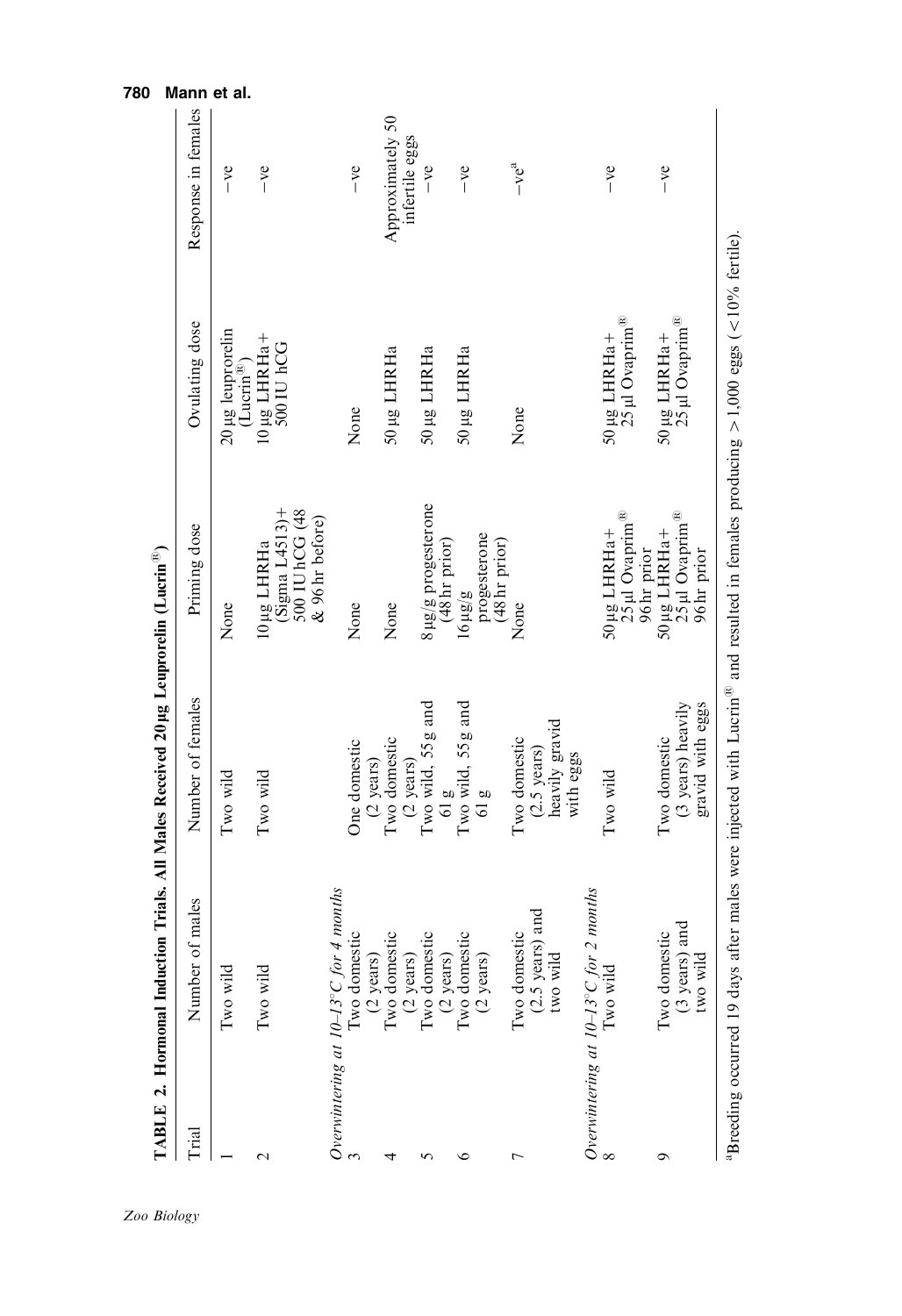ovulation and spawning in Xenopus, was similarly ineffective. Frogs receiving the higher dose of progesterone  $(16 \mu g/g)$  seemed weak shortly after dosing, but recovered within 6 hr. The apparently adverse reaction was surprising considering that an earlier study had administered very high doses of progesterone in B. fowleri  $(\sim 150 \,\mu g/g)$  without reporting any adverse reaction [Browne et al., 2006a], and illustrates the high degrees of variation among anurans with regard to their physiological responses to exogenous hormones.

### ACKNOWLEDGMENTS

Funding for this project was provided by the Australian Government's Water for the Future Program and the NSW Government's Rivers Environmental Restoration Program.

#### **REFERENCES**

- ASTM. 2004. Standard guide for conducting the frog embryo teratogenesis assay—Xenopus (Fetax) E 1439-98. Annual book of ASTM standards 2009. Philadelphia: ASTM.
- Browne RK, Li H, Seratt J, Kouba A. 2006a. Progesterone improves the number and quality of hormone induced Fowler toad (Bufo fowleri) oocytes. Reprod Biol Endocrinol 4.
- Browne RK, Seratt J, Vance C, Kouba A. 2006b. Hormonal priming, induction of ovulation and in-vitro fertilization of the endangered Wyoming toad (Bufo baxteri). Reprod Biol Endocrinol 4.
- Browne R, Gaikhorst G, Vitali S, Roberts JD, Matson P. 2008. Exogenous hormones induce poor rates of oviposition in the anurans, Litoria moorei and L. aurea. Appl Herpetol 5:81-86.
- Chang JP, Peter RE, Nahorniak CS, Sokolowska M. 1984. Effects of catecholaminergic agonists and antagonists on serum gonadotropin concentrations and ovulation in goldfish—evidence for specificity of dopamine-inhibition of gonadotropin-secretion. Gen Comp Endocrinol 55:351–360.
- Clulow J, Mahoney M, Browne R, Pomering M, Clark A. 1999. Application of assisted reproductive technologies (ART) to endangered anuran amphibians. In: Campbell A, editor. Declines and disappearances of Australian frogs. Canberra, ACT, Australia: Environment Australia. p 219–225.
- DEC. 2005. Southern bell frog (Litoria raniformis) draft recovery plan. Sydney: Department of Environment and Conservation.
- DSE. 2003. Advisory list of threatened vertebrate fauna in Victoria. East Melbourne: Department of Sustainability and Environment.
- Fortune JE. 1983. Steroid-production by Xenopus ovarian follicles at different developmental stages. Dev Biol 99:502–509.
- Gascon C, Collins JP, Moore RD, Church DR, McKay JE, Mendelson JRI, editors. 2007. Amphibian conservation action plan. Gland, Switzerland, and Cambridge, UK: IUCN/SSC Amphibian Specialist Group. 64p.
- Heard GW, Robertson P, Scroggie MP. 2008. Microhabitat preferences of the endangered growling grass frog Litoria raniformis in southern Victoria. Aust Zool 34:414–425.
- Jørgensen CB. 1982. Factors controlling the ovarian cycle in a temperate zone anuran, the toad Bufo bufo—food uptake, nutritional state, and gonadotropin. J Exp Zool 224:437–443.
- Mahoney M. 1999. Review of the declines and disappearances within the bell frog species group (Litoria aurea species group) in Australia. In: Campbell A, editor. Declines and disappearances of Australian frogs. Canberra, ACT, Australia: Environment Australia. p 81–93.
- Mann RM, Bidwell JR. 2001. The acute toxicity of agricultural surfactants to the tadpoles of four Australian and two exotic frogs. Environ Pollut 114:195–205.
- McCreery BR, Licht P. 1983. Induced ovulation and changes in pituitary-responsiveness to continuous infusion of gonadotropin-releasing hormone during the ovarian cycle in the bullfrog, Rana Catesbeiana. Biol Reprod 29:863–871.
- McFadden M, Duffy S, Harlow P, Hobcroft D, Webb C, Ward-Fear G. 2008. A review of the green and golden bell frog Litoria aurea breeding program at Taronga Zoo. Aust Zool 34:291–296.
- Medina MF, Ramos L, Crespo CA, Gonzalez-Calvar S, Fernandez SN. 2004. Changes in serum sex steroid levels throughout the reproductive cycle of Bufo arenarum females. Gen Comp Endocrinol 136:143–151.
- Michael SF, Buckley C, Toro E, Estrada AR, Vincent S. 2004. Induced ovulation and egg deposition in the direct developing anuran Eleutherodactylus coqui. Reprod Biol Endocrinol 2.
- Minucci S, Fasano S, Dantonio M, Pierantoni R. 1993. Dopamine regulation of testicular activity in intact and hypophysectomized frogs, Rana esculenta. Experientia 49:65–67.
- Obringer AR, O'Brien JK, Saunders RL, Yamamoto K, Kikuyama S, Roth TL. 2000. Characterization of the spermiation response,